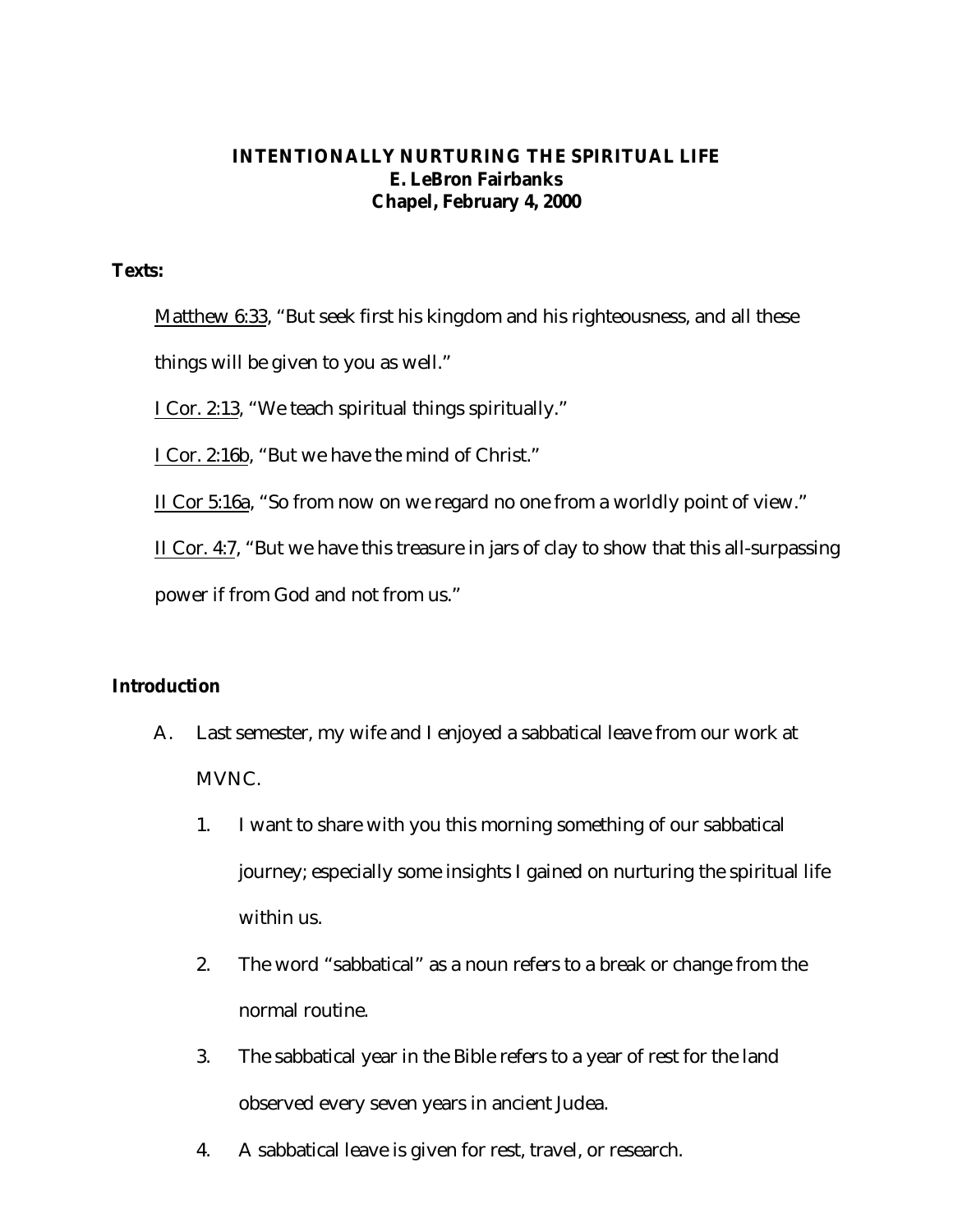- 5. Sabbaticals for college presidents are given to study, to retreat, to dream and gain a new vision for the institution.
- 6. My sabbatical became a window through which to view leadership ministry for the next ten years.
- B. I identified four goals for my time away from MVNC:
	- 1. A continuing education experience
	- 2. An overseas ministry opportunity
	- 3. A writing project
	- 4. Personal growth: physically, emotionally, spiritually
- C. And my time away exceeded by goals for the sabbatical:
	- 1. I was a research fellow at the Yale University Divinity School
	- 2. My research project focused on the writings of the late Henri J. M. Nouwen, a Dutch Roman Catholic pastoral theologian who taught Christian spirituality courses at Yale and Harvard. I researched the area of spirituality and leadership in the context of a Christian college.
	- 3. Anne and I traveled to Moscow, Russia, where I taught a one-week intensive class on Christian leadership.
	- 4. While at Yale, we lived in a one-bedroom apartment in an international missions center known as the Overseas Ministries Study Center.
- D. The truth is that I really needed the sabbatical.
	- 1. Much of last year, I felt like the Canadian CEO whose company specializes in conflict mediation: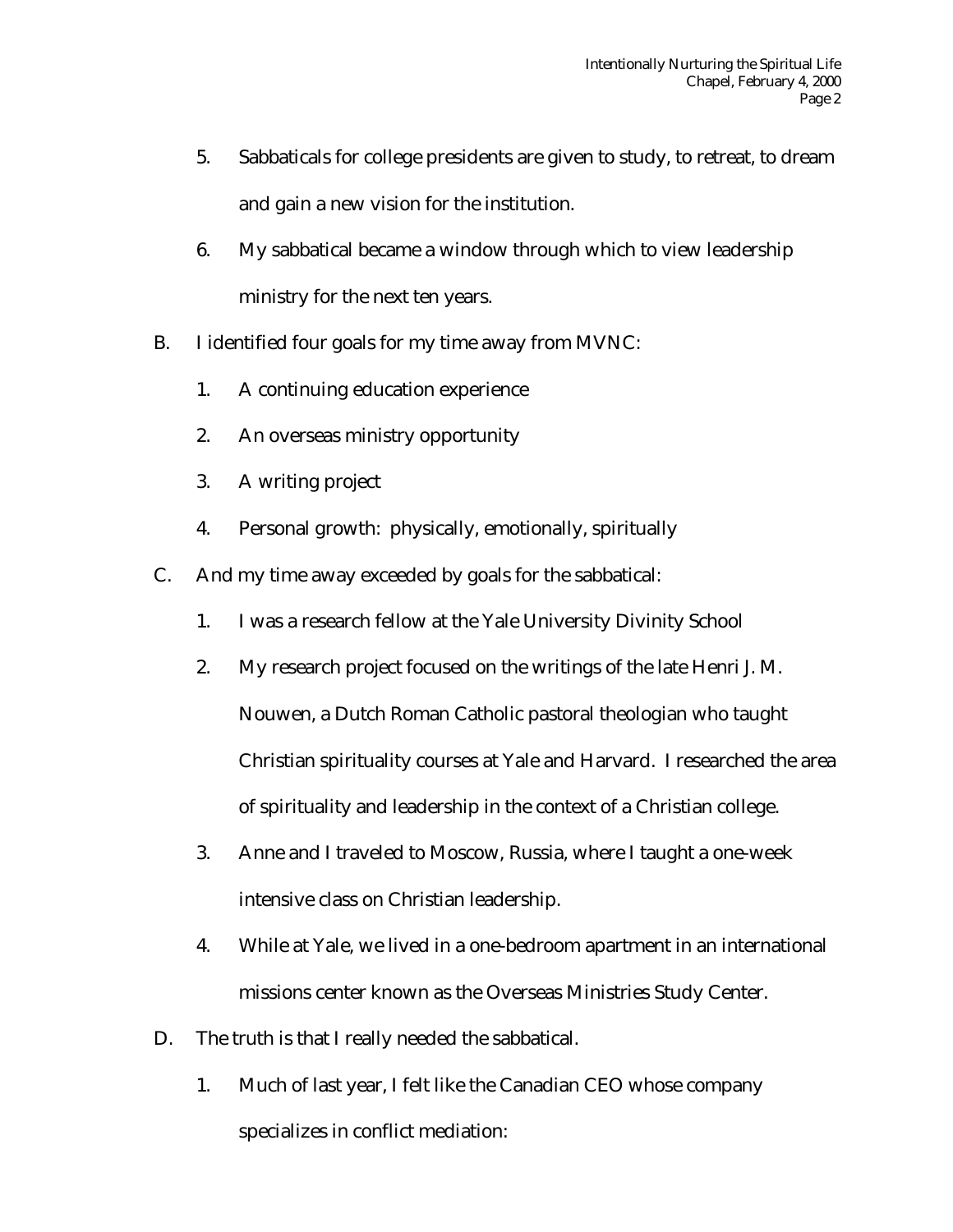*She made a last minute dash to the airport. She was to meet with an angry group of health care administrators who had been informed of an impending merger, and the subsequent termination of their employment.*

*She traveled from Toronto to the west coast of Canada. Soon after arrival, she was engaged in a "tense series of sessions" with the health care administrators. Upon completion of this painful and demanding assignment, she returned to Toronto.*

*Upon arriving at the airport, she reached for her car keys, but could not find them. The van driver from the airport to the parking lot didn't help when she told him that she didn't have her keys. Rather loudly, so all on the van could hear, he proclaimed, "No problem, lady—lost keys? I'll just take you last."*

*When she was finally driven to the car, she found no keys inside. She proceeded to the main office. There, on a large piece of tagboard, in the company of dozens of other lost keys, was her key ring, wrapped in a crumpled piece of paper with a rubber band around it. She opened the note and read, "Keys locked in car. Motor running."*

- 2. This illustration characterized me last year.
- E. Early in the sabbatical I wrote the following words about the fundamental

question I need to be asking myself.

1. The wrong question I had been asking myself was: How and where can

I, in the next ten years, make the greatest impact for the Kingdom?

- 2. I began to realize another question was far more important: How and where do I need to change, inwardly and in relationship to others, so that in the next ten years I become a more faithful witness to Christ, wherever God chooses to use me?
- F. I then determined that I would intentionally focus on nurturing the spiritual life within and among us, beginning with myself.
	- 1. Three spiritual disciplines became the centerpiece of the ministry of Abba Arsenius.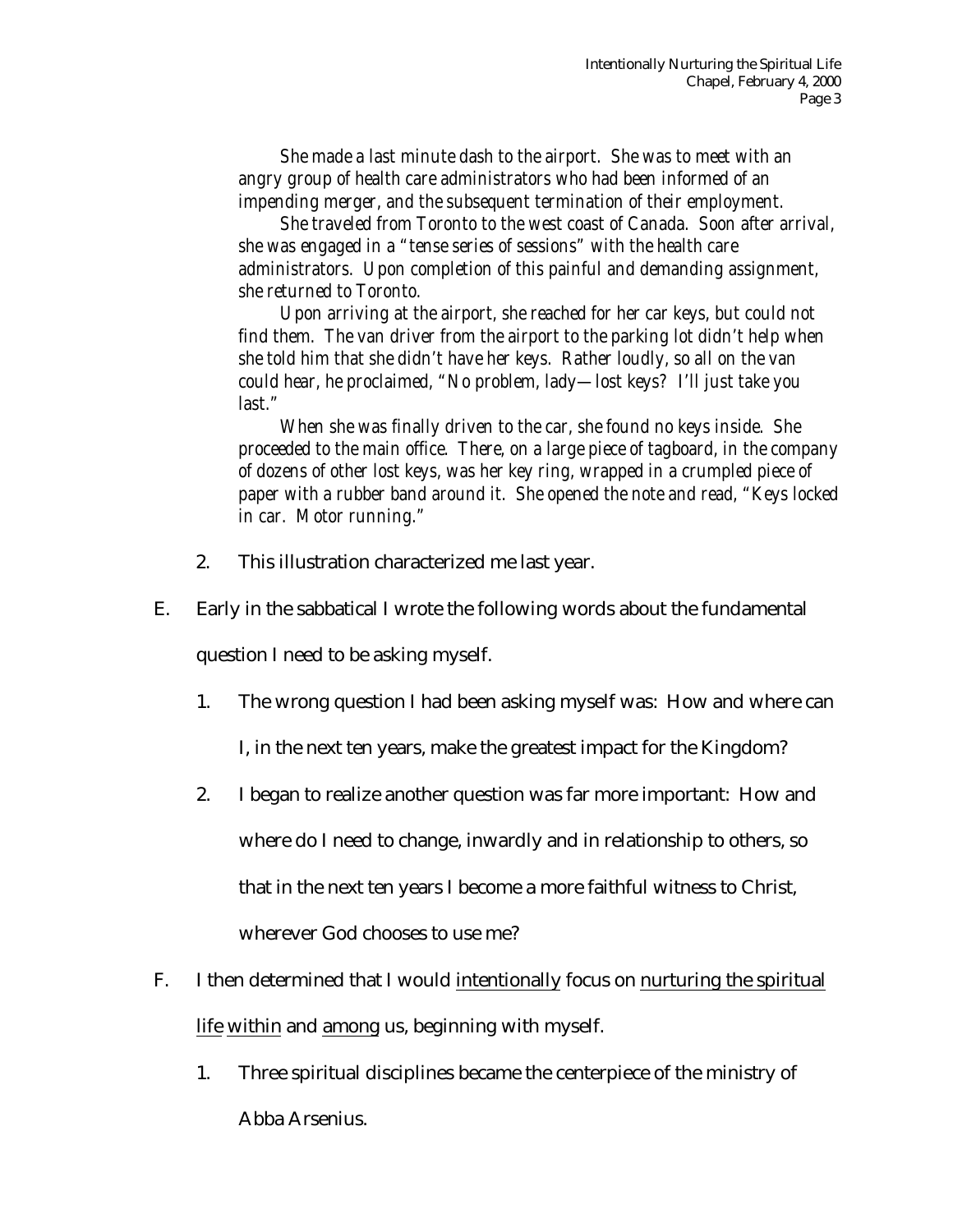- a. He was a well-educated Roman tutor in a royal household in the 4th century in Rome.
- b. He asked the Lord what he should do to save his soul.
- 2. The Lord responded—twice—to Arsenius, "Flee, be silent, and pray always."
	- a. Arsenius and other monks went into the Egyptian desert during the fourth and fifth centuries to escape the pollution, as they saw it, of the culture and society of which they were a part.
	- b. Their writings comprise what we call today "Desert Spirituality"
	- c. These desert fathers, especially Arsenius, have something very timely for us today as we seek to intentionally nurture the spiritual life within and among us.

## **I. The Lord said to Arsenius, "Flee" or embrace solitude.**

- A. Solitude—a time of inner stillness and "aloneness" before God—provides for us the opportunity to shift our attention from our restlessness to the peace of God.
	- 1. These 4th and 5th century monks—the Desert Fathers—withdrew to the Egyptian desert to escape the "shipwreck" as they saw it, of their society.
	- 2. They were men who revolted against passively accepting the tenets and values of what they knew as the society of their day.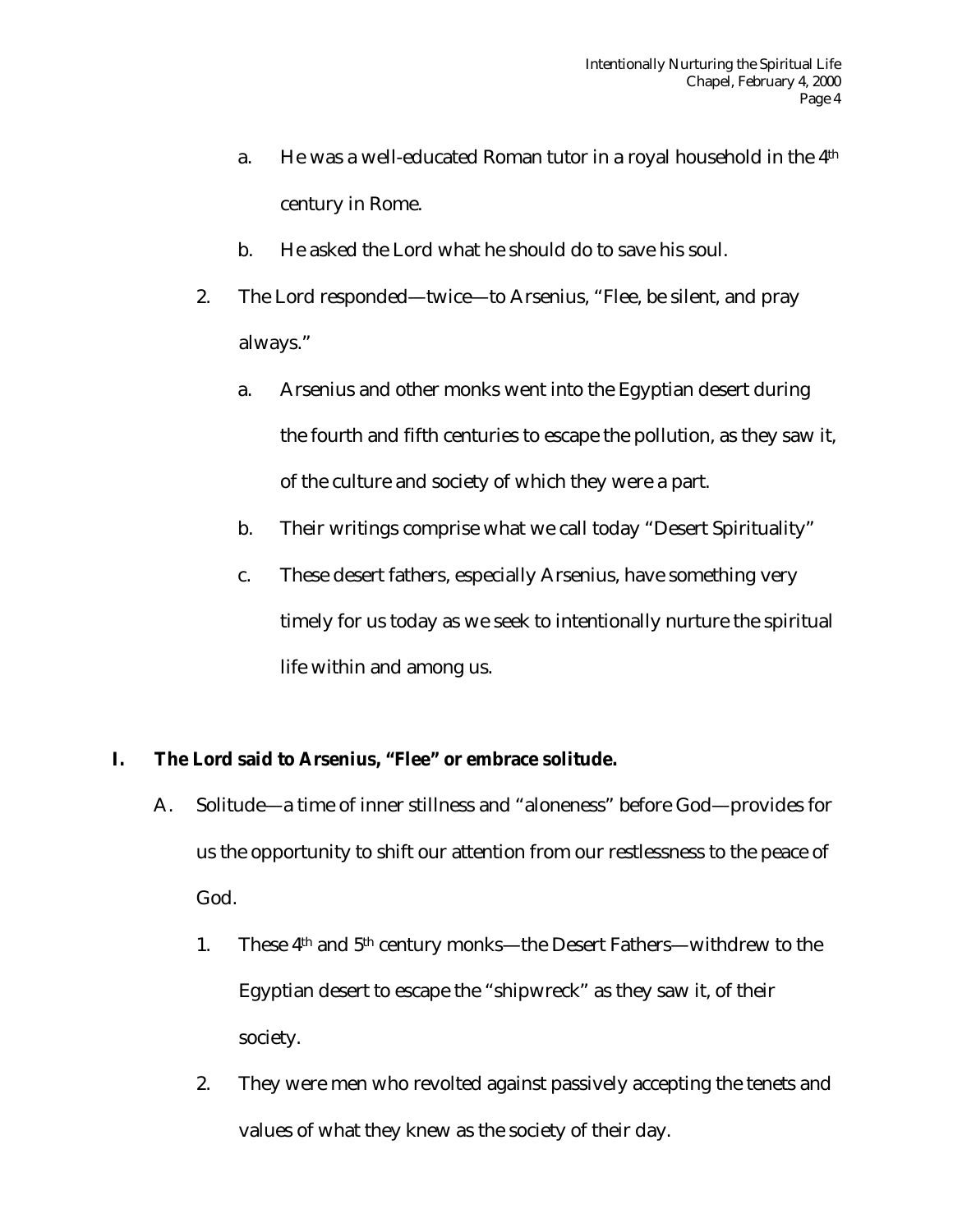- 3. Thus, they withdrew to the desert to solitude—aloneness before God.
- B. The desert as a geographical space offers intense solitude
	- Our son, Stephen, is in the Middle Eastern country of Jordan
	- Anne and I traveled through the Jordanian desert in December 1998 when we visited Stephen.
	- 1. Such profound stillness and aloneness, however, is not easy for you and me today.
	- 2. For us, solitude must become a quality of the heart, an inner disposition.
		- a. In the midst of noise and many people, we have to find within ourselves a place of quiet and solitary presence before God.
		- b. Since we do not have an opportunity to enjoy lengthy experiences of solitude, we have to find the essence of these experiences within.
		- c. Solitude is only a means to facilitate inner stillness and aloneness before God.
- C. During the sabbatical, I was convicted by God about the "busyness" of my schedule, and how little time I plan to withdraw in solitude before Him.
	- 1. God seemed to say to me, "If you plan a year in advance in detail the meeting time and dates for your Cabinet meetings, why not plan just as diligently for solitude with me?"
		- Cabinet meetings—every other Tuesday afternoon, 1:30-4:30 p.m.
		- Quarterly all day planning meetings
		- An early June, post commencement, Cabinet planning week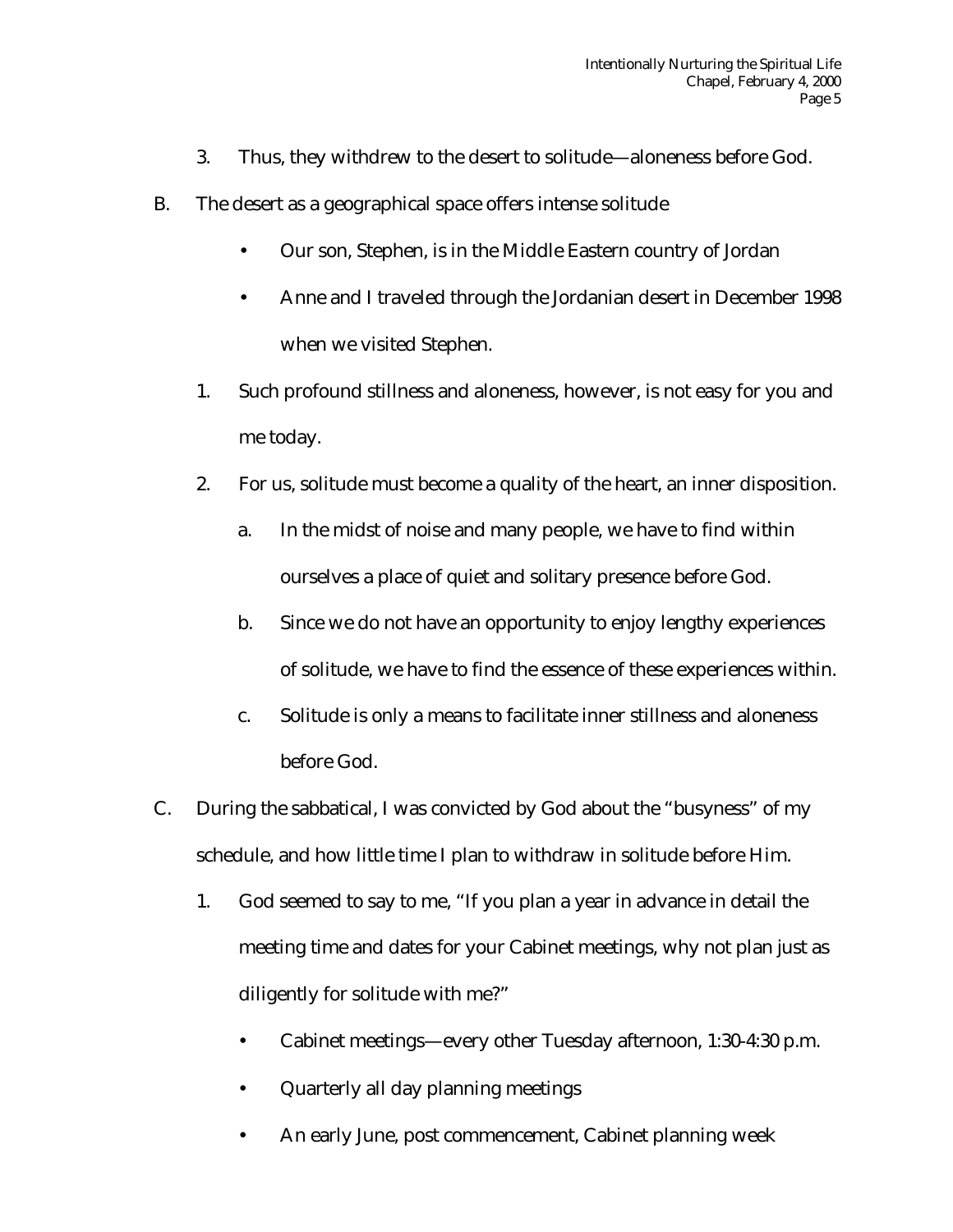- A mid-August "pre-school-opening" Cabinet planning week
- 2. I am in process of working with my assistant and the Cabinet to plan my schedule for at least as much time in solitude with God as I spent in meeting with the Cabinet.
- D. During January term, Dr. Brad Fox taught a class on "Psychology of the Contemplative Life." The course included five days at a Trappest Monastery in Kentucky. I hope he offers the course each January, and that many of you will take the course.
- E. In solitude, we find space for God.

Speak to us, Lord, regarding our need for times of solitude with you.

### **II. Secondly, the Lord said to Arsenius, "Be Silent"**

- A. Bonhoffer, in his book, Life Together, identifies seven expressions of ministry
	- 1. The ministry of listening
	- 2. The ministry of holding one's tongue
- B. In his book Desert Spirituality and Contemporary Ministry, Nouwen states:
	- 1. "When the door of the steambath is continually left open, the heat inside rapidly escapes through it."
	- 2. How often we open our mouths and speak about events of the world, about people, or circumstances, and how seldom we close our mouths and listen to God and to others within the body of Christ?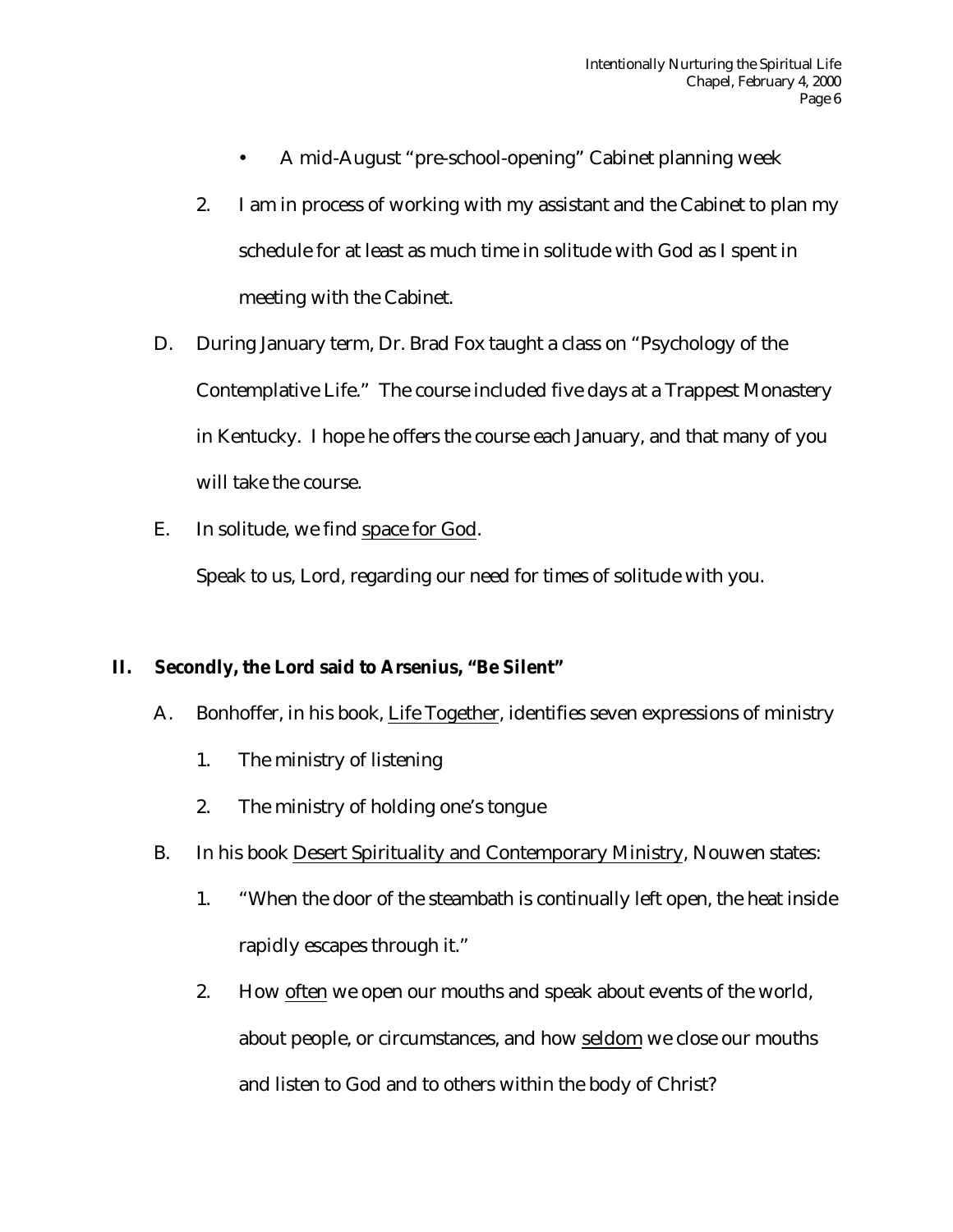- 3. I am often reminded of Ps. 39:1, which states, "I will keep a muzzle on my mouth… I will not…let my tongue lead me into sin."
- C. We need silence… for spiritual reading, starting with the Bible.
	- 1. Last semester, I was drawn especially to two New Testament books, I and II Corinthians
		- a. I Cor. 2:16b, "But we have the mind of Christ."
		- b. "Teach spiritual things spiritually" (I Cor. 2:13) or lead a Christian College Christianly
		- c. II Cor. 5:16, "So from now on we regard no one from a worldly point of view."
		- d. II Cor. 4:7, "Jars of clay" to show this is from God, not from us.
	- 2. I read and re-read I & II Thessalonians; I was challenged anew with the Christology of Colossians; the Gospel of John reminded me of the life and teachings of Jesus.
- D. We also need silence …for spiritual writing or journaling
	- 1. Again, the question for me is not "where will I make the greatest impact or greatest contribution to the Kingdom," but "how can I grow in faithfulness and obedience?"
		- a) I am committed to a new level of consistency with daily prayers: early morning/late evening
		- b) I am intentionally focusing on alternatives to TV, telephone, radio- reading devotional classics, books that nurtured me strengthened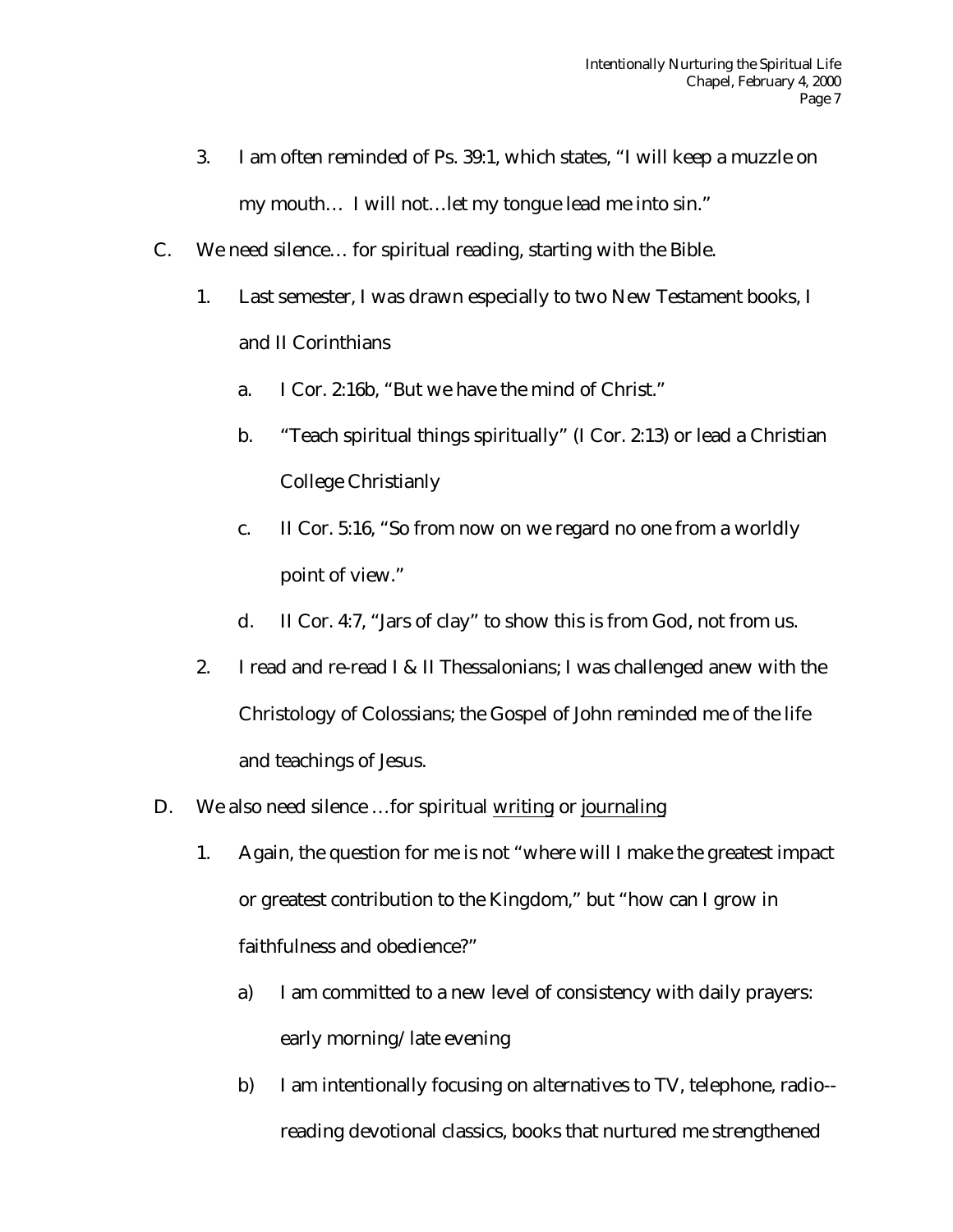me in my daily walk with Christ (example: Disciplines for the Inner Life)

- 2. Starting this semester at MVNC,
	- a) The chapel will be open every morning at 7:00 a.m. for silence and meditation;
	- b) Every week, the sacrament of the Lord's Supper will be celebrated. Chaplain Sivewright is working on this initiative, and the details will be given to you soon.
- E. St. Francis said, "We witness all the time, sometimes with words."
- F. Speak to us, Lord, regarding our need for silence before You.
	- 1. Flee (embrace solitude);
	- 2. Be silent.

## **III. The Lord said to Arsenius, "Pray always"**

- A. How can we follow the biblical injunctions to…
	- 1. Pray constantly
	- 2. Pray unceasingly
	- 3. Pray always
- B. Obviously, there are speaking prayers
	- 1. For example, intercessory prayer
		- a. You can use a prayer journal for your ministry of intercessory prayer.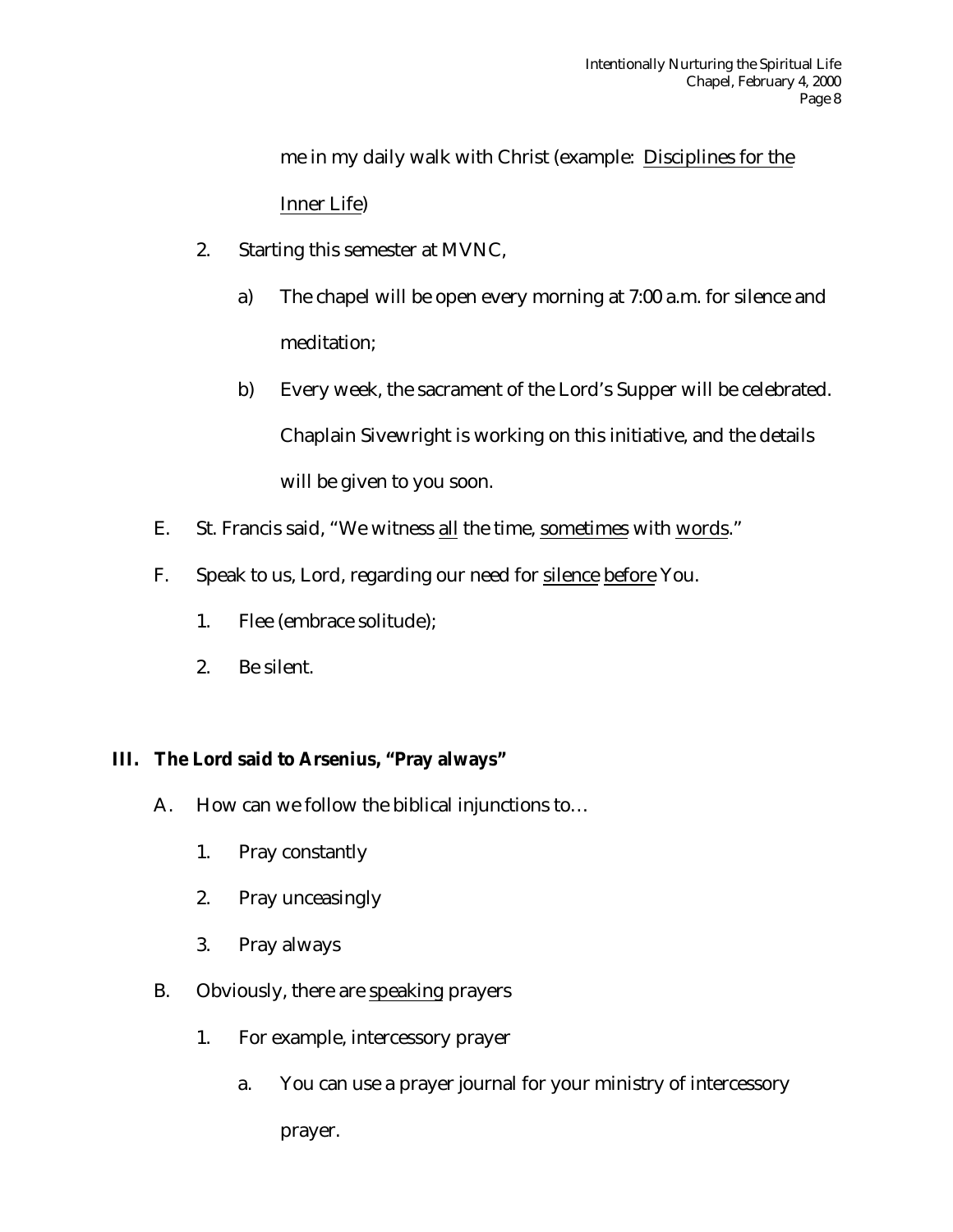- b. It includes a date of entry in one column; specific people and concerns in the second column; and then the third column includes specific acts of love, encouragement, and ministries of service. We seek to answer the question: What does God want me to do? We must be specific and include the "when," "who," "where," and "how."
- c. If you want a copy of the intercessory prayer form that I use, please let me know on the back of a chapel response card.
- 2. And there are prayers of praise and thanksgiving.
	- a. Read aloud the Psalms
	- b. Read from prayer books; such as The Diary of Private Prayer
	- c. In the book, Gratefulness, the Heart of Prayer
		- 1) The author talks about how we can live here and now as people who can be constantly surprised by God, and who can let an inch of surprise become a mile of gratefulness.
		- 2) It's a great book, and a great thought!
- C. We have already mentioned listening prayers,
	- 1. Samuel prayed, "Speak, Lord, for thy servant is listening."
	- 2. And so should we!
- D. And there are thinking prayers!
	- 1. Nouwen: "To pray, I think, … means to think and live in the presence of God… What I mean is that we convert our unceasing thinking into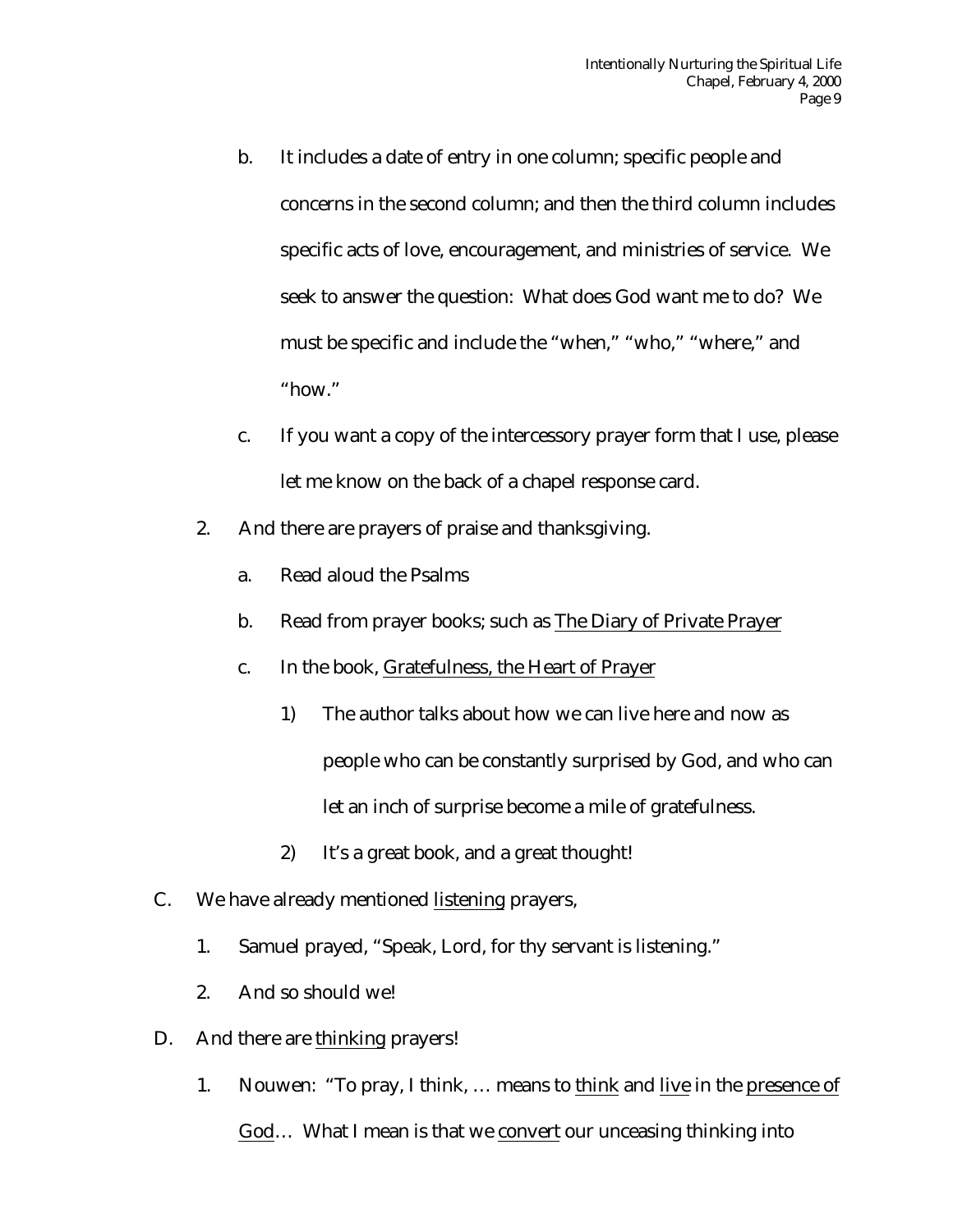unceasing prayer when we move from self-centered monologue to a God-centered dialogue."

- 2. We can live a life of prayer, if we view prayer as our thoughts becoming expressions of prayer and praise to God.
- E. Regarding our vocation of prayer, Nouwen states,
	- 1. "When I speak of prayer, I refer less to saying prayers than to living a

prayerful life in which eating and drinking, sleeping and waking,

working and praying are all done to the honor and glory of God.

2. He quotes a Russian Orthodox monk, who defined prayer as "standing

in the presence of God with our mind in our heart."

F. Listen to a prayer of Dr. Kenneth Grider, a former professor of mine:

*Father, I am Your bread. Break me up and pass me around to the poor and needy of this world.*

*I am Your towel. Dampen me with tears and with me wash the feet of people who are weary with walking and with working.*

*I am Your light. Take me out to where the darkness is thick, there to shine and let Christ shine.*

*I am Your salt. Sprinkle me on all the things that You want for people, so that my faith and love and hope will flavor their experiences.*

*I am Your water. Pour me into people who thirst for You but do not even know that it is You for whom they thirst.*

*I am Yours, Lord God. Use me up in what You will, when You will, where You will, for whom You will, even if it means that I am given responsibilities that are considerable and costly.*

G. Speak to us, Lord, regarding our need to live with open hands a life of prayer

before You…constantly.